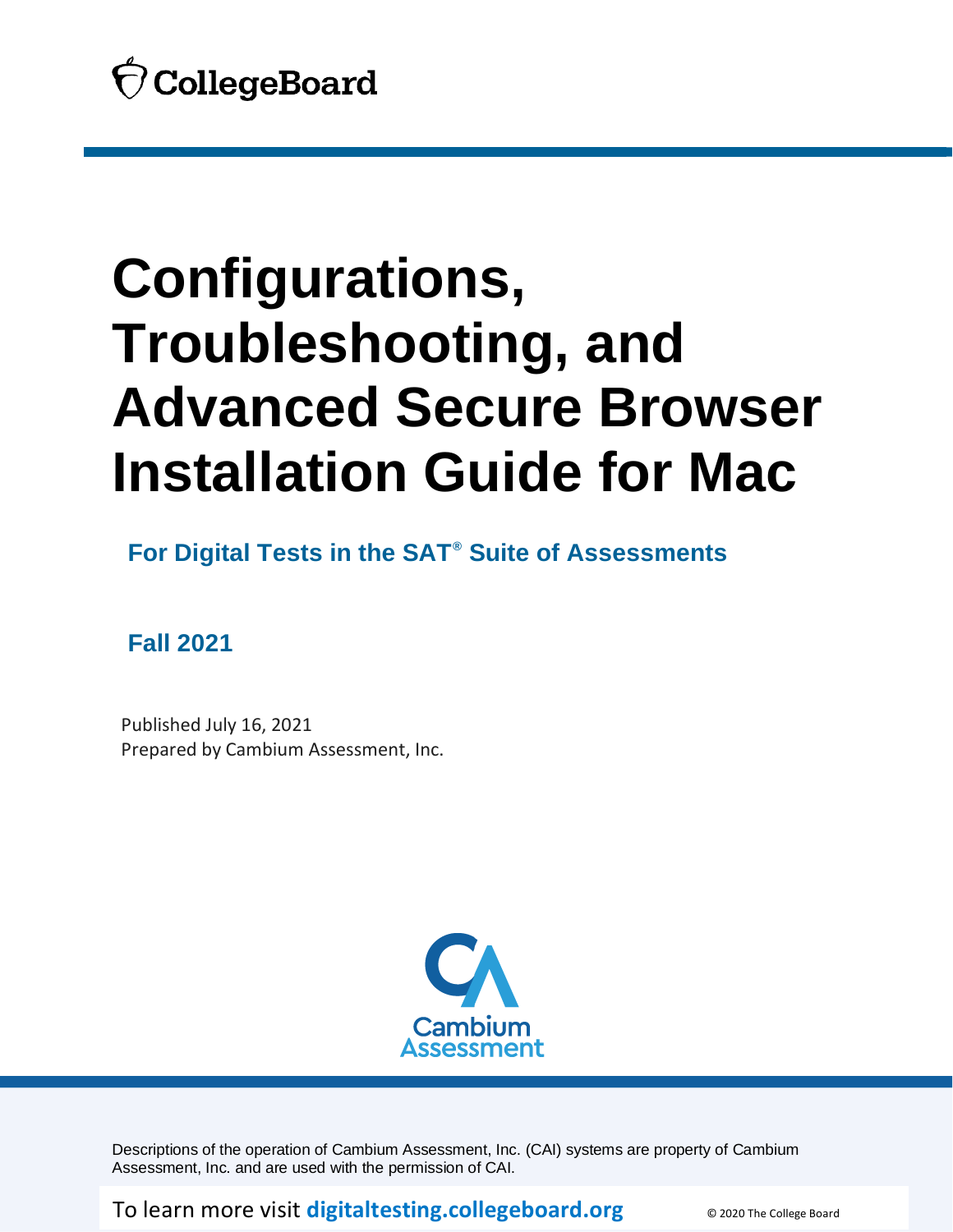| Configurations, Troubleshooting, and Advanced Secure Browser Installation for Mac  3 |  |
|--------------------------------------------------------------------------------------|--|
|                                                                                      |  |
|                                                                                      |  |
|                                                                                      |  |
|                                                                                      |  |
|                                                                                      |  |
|                                                                                      |  |
| How to Install the Secure Browser for Mac Using Advanced Methods  8                  |  |
|                                                                                      |  |
|                                                                                      |  |
|                                                                                      |  |
|                                                                                      |  |
| How to Navigate to the Tool Menu with the Keyboard Using a Safari Browser  10        |  |
|                                                                                      |  |
|                                                                                      |  |
|                                                                                      |  |
|                                                                                      |  |
|                                                                                      |  |
| URLs for Online Dictionary and Thesaurus to add to the Allowlist 13                  |  |
|                                                                                      |  |
|                                                                                      |  |
|                                                                                      |  |
|                                                                                      |  |
|                                                                                      |  |
|                                                                                      |  |
|                                                                                      |  |
|                                                                                      |  |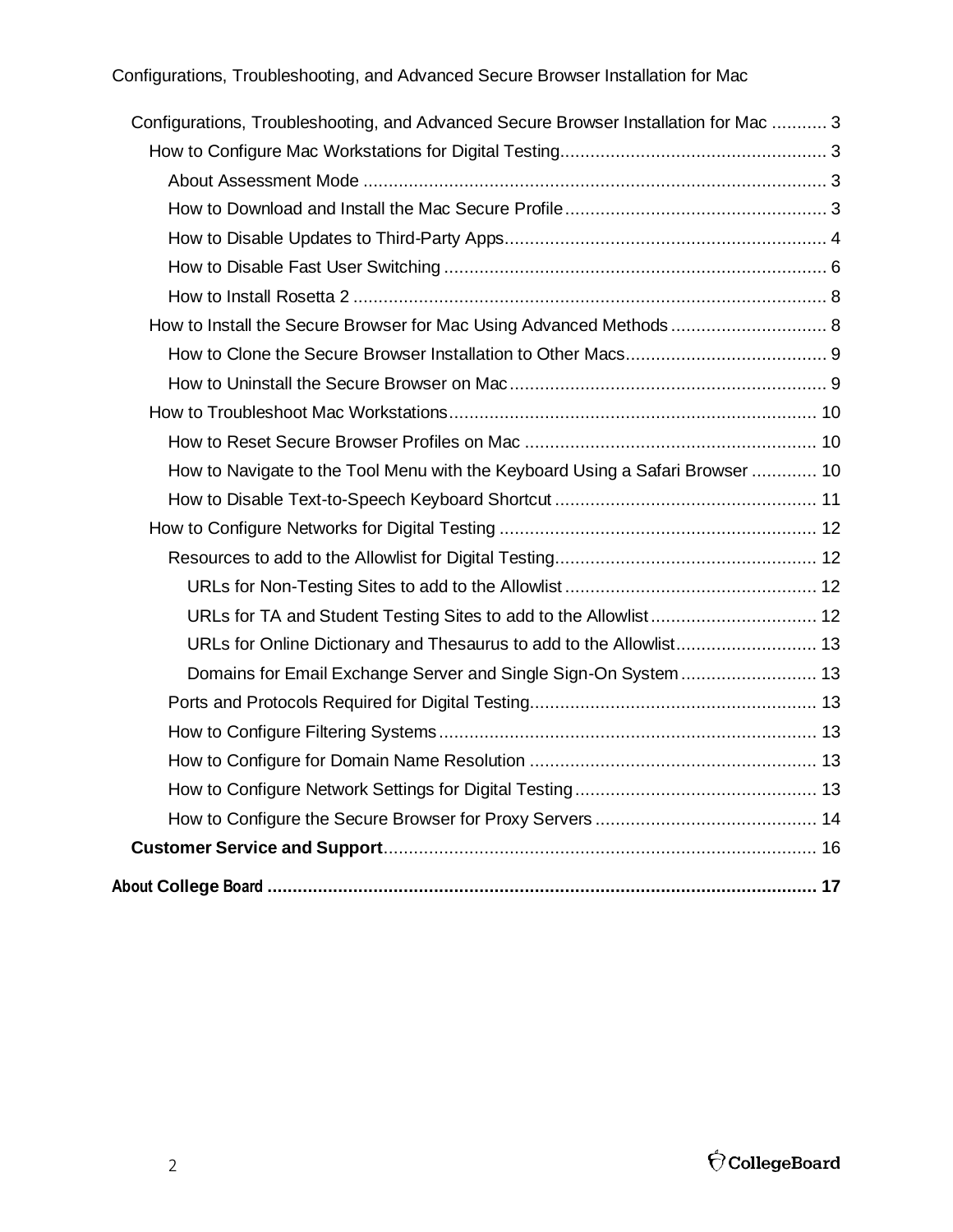<span id="page-2-0"></span>This document contains configurations, troubleshooting, and advanced Secure Browser installation instructions for your network and Mac workstations.

# <span id="page-2-1"></span>**How to Configure Mac Workstations for Digital Testing**

This section contains additional configurations for Mac.

Mac workstations running macOS 10.13-10.15\*require the following configurations be performed before testing begins:

- **[Download and install the Secure Profile](#page-2-3)**
- [Disable third-party app updates](#page-3-0)
- **[Disable fast user switching](#page-5-0)**

\*Workstations running macOS 11.4 are configured automatically using Assessment Mode (AM).

Instructions for these configurations appear below.

# <span id="page-2-2"></span>**About Assessment Mode**

A feature in macOS 11.4 called Assessment Mode (AM) works with CAI's Secure Browser to lock down Mac workstations for online testing. AM does not require any setup. Once the Secure Browser is launched on a Mac workstation running macOS 11.4, AM kicks in automatically. Workstations running macOS 11.4 or higher require no further configuration prior to testing.

For more information about AM, including a list of features it disables, please visit [https://support.apple.com/en-us/HT204775.](https://support.apple.com/en-us/HT204775)

# <span id="page-2-3"></span>**How to Download and Install the Mac Secure Profile**

The Secure Profile is a configuration profile that can be used to configure Mac workstations running macOS 10.13-10.15 for digital testing. It can be downloaded from your portal's Secure Browser page and must be installed, along with the Secure Browser, before testing begins.

The Secure Profile disables the hot keys for enabling Mission Control, Spaces, Screenshots, and Dictation and the trackpad gestures for accessing Lookup, App Exposé, Launchpad, and Show Desktop. It also sets function keys to standard functions for all users of the Mac to which it is deployed and disables Voice Control and the menu pop-up that appears when triple-tapping the power button on Touch Bar-enabled devices. It also prevents the device from receiving files via AirDrop and the ability to have your Mac identify items under the pointer. If you do not install the Secure Profile, the features listed in this paragraph must be disabled manually. Even if you do install the Secure Profile, the features listed in the bullet points above must still be disabled manually.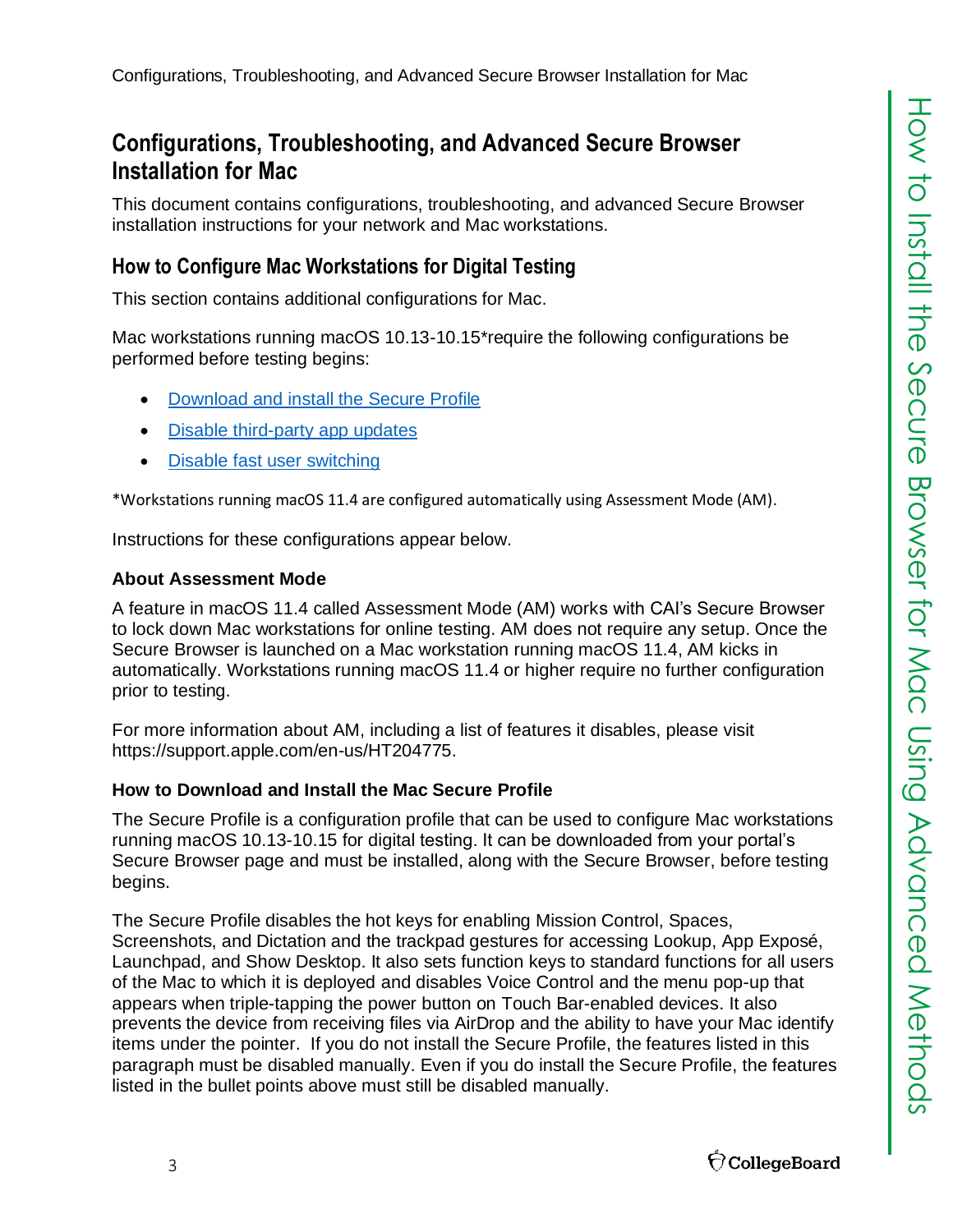Because the Secure Profile configures the operating system regardless of the operating system's current settings, there is no way for CAI to create a configuration profile to roll back the changes. Before you install the Secure Profile, you should back up your device profile's preferences and settings. Once the device is no longer used for testing, the profile can be removed, and your original settings can be reapplied.

To revert configurations made by the Secure Profile if you did not create a backup of your device profile's preferences and settings prior to installation, the features listed in the paragraph above must be re-enabled manually. These features can be re-enabled through System Preferences. If you need assistance, including reapplying settings to multiple devices at once, contact the Helpdesk.

The Secure Profile was last updated in Spring 2021. If you have an older version installed, please download the latest version from the microsite and install it using the instructions below.

- **1.** Click the **Download the Secure Profile** link on the Mac tab of your portal's Secure Browser page to download the Mac Secure Profile.
- **2.** Run the Mac Secure Profile installer.
- **3.** Upon installation, restart your computer.

# <span id="page-3-0"></span>**How to Disable Updates to Third-Party Apps**

Updates to third-party apps may include components that compromise the testing environment. On workstations running macOS 10.13-10.15, these should be disabled. This section describes how to disable updates to third-party apps.

The following instructions are based on macOS 10.14; similar instructions apply for other supported versions of macOS.

- **1.** Log in to the student's account.
- **2.** Open **App Store**. The *App Store* window opens.
- **3.** From the menu bar, select **App Store**.

Figure 1. App Store Menu Bar Options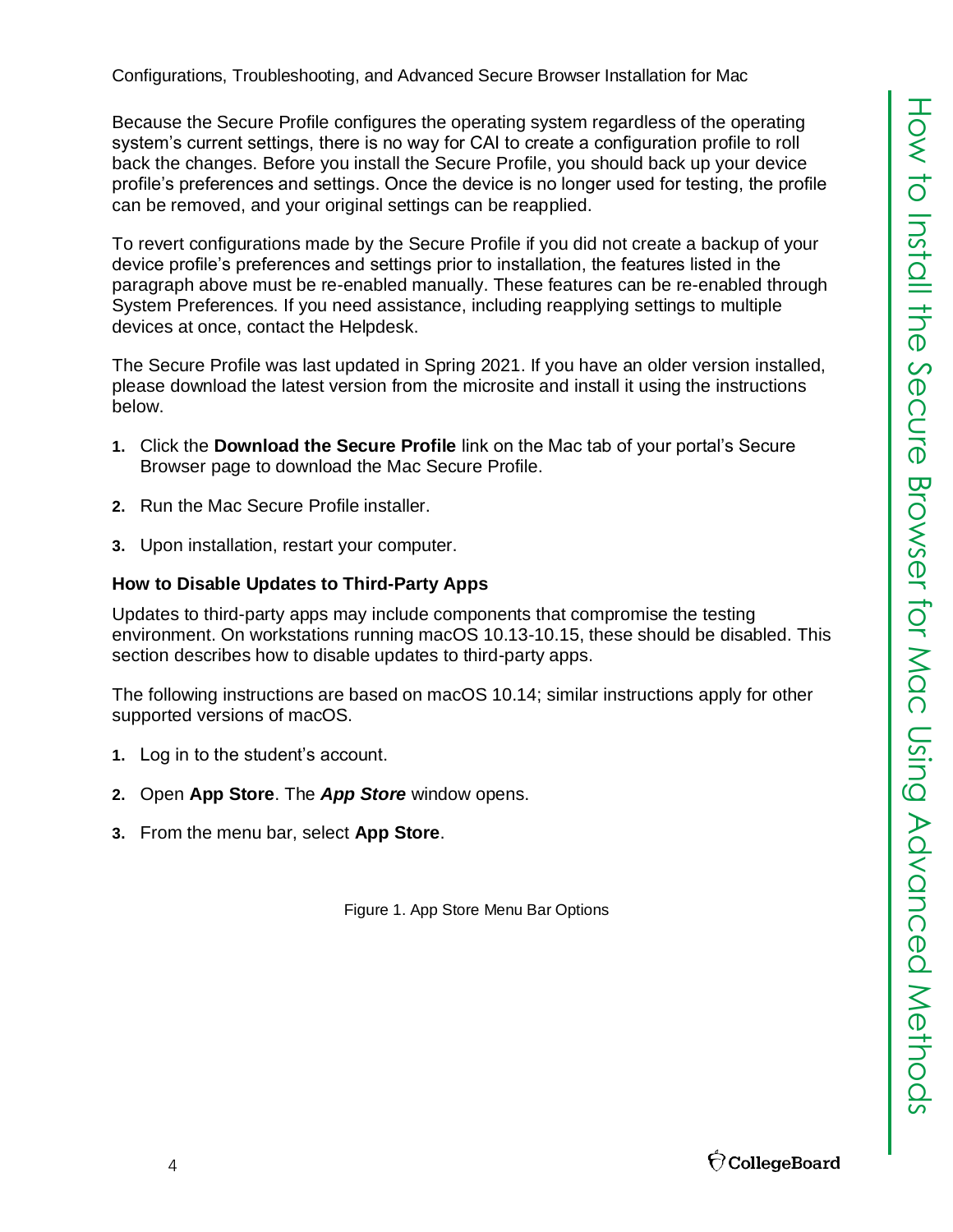

**4.** Select **Preferences**. The *Preferences* window opens.

Figure 2. App Store Preferences

|                                            | Sign In<br>Sign in to manage your App Store preferences.                                                                               |  |
|--------------------------------------------|----------------------------------------------------------------------------------------------------------------------------------------|--|
| <b>Automatic Updates</b>                   | App Store will download and install app updates automatically.                                                                         |  |
|                                            | Automatically download apps purchased on other Mac computers<br>Sign in to your account in the App Store to enable automatic downloads |  |
|                                            |                                                                                                                                        |  |
|                                            |                                                                                                                                        |  |
| for product feedback.                      | Automatically play app preview videos with the sound off.<br>Help developers and other users know what you think by letting apps ask   |  |
|                                            | Sign in to your account to enable password settings.                                                                                   |  |
| Video Autoplay<br>In-App Ratings & Reviews | Free Downloads:<br>Require Password                                                                                                    |  |

- **5.** Clear the *Automatic Updates* checkbox.
- **6.** Close the *Preferences* and *App Store* windows.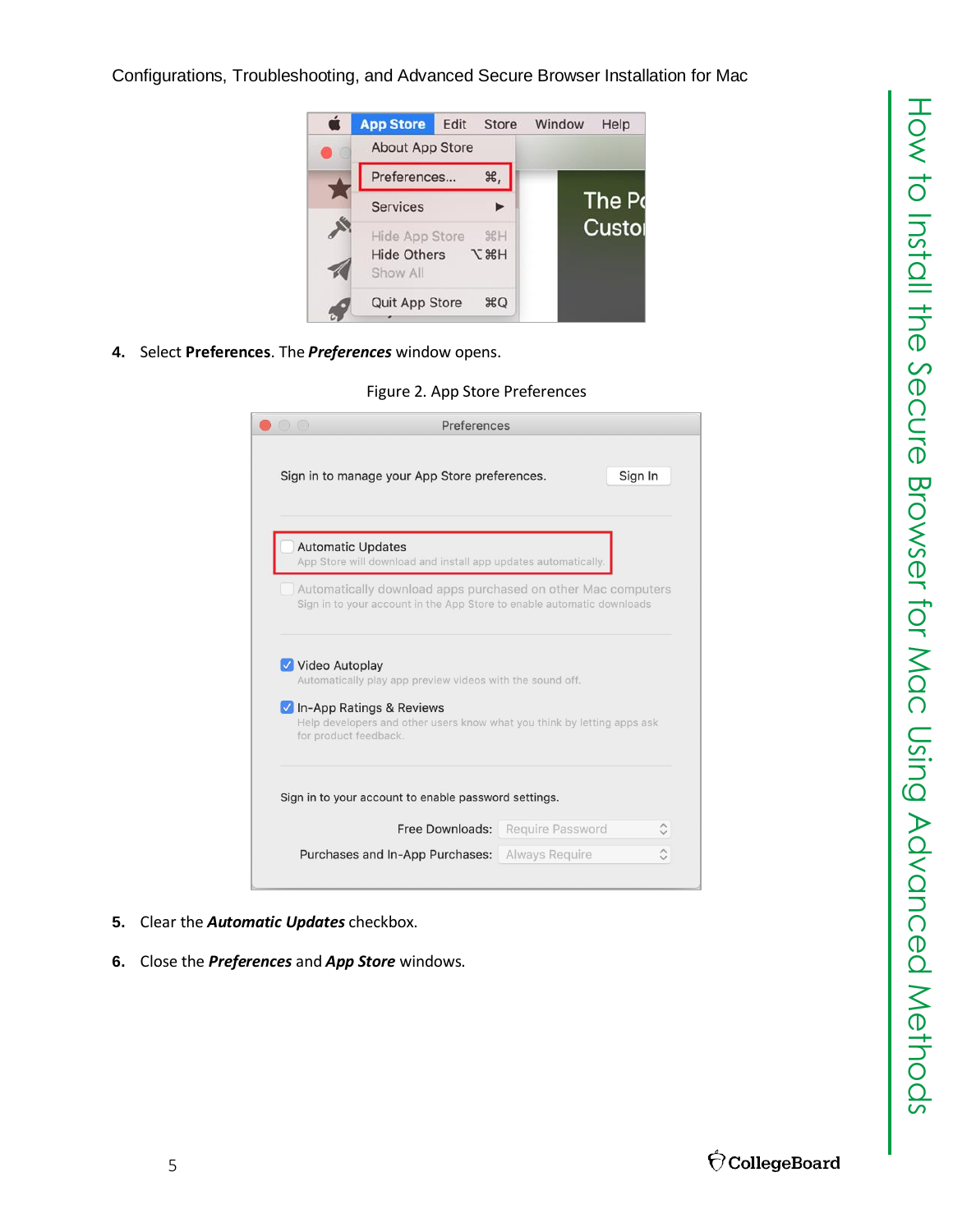# <span id="page-5-0"></span>**How to Disable Fast User Switching**

Fast User Switching is a feature that allows for more than one user to be logged in at the same time. If Fast User Switching is not disabled and students try to access it during a test, the Secure Browser will pause the test. Fast User Switching should be disabled on all workstations running macOS10.13-10.15. The following instructions describe how to disable Fast User Switching.

# 1. Open **System Preferences**. The *System Preferences* window opens.

| 0 0 0 0 1                       | 珊                                      |                     | System Preferences |                           |                        | Q Search                            |                 |
|---------------------------------|----------------------------------------|---------------------|--------------------|---------------------------|------------------------|-------------------------------------|-----------------|
| File<br>New<br>Clase<br>General | Desktop &<br>Screen Saver              | 6880<br>Dock        | Mission<br>Control | ⊕<br>Language<br>& Region | Security<br>& Privacy  | Spotlight                           | Notifications   |
| Displays                        | Energy<br>Saver                        | Keyboard            | a)<br>Mouse        | Trackpad                  | Printers &<br>Scanners | Sound                               | Startup<br>Disk |
| iCloud                          | $\circledcirc$<br>Internet<br>Accounts | App Store           | Network            | $\ast$<br>Bluetooth       | Extensions             | $\overline{\mathcal{X}}$<br>Sharing |                 |
| 11<br>Users &<br>Groups         | Parental<br>Controls                   | Siri                | Date & Time        | Time<br>Machine           | Accessibility          |                                     |                 |
| Backblaze<br>Backup             | Flash Player                           | <b>TUSE</b><br>FUSE | <b>GPG</b> Suite   | Music<br>Manager          | WDQuickView            |                                     |                 |

Figure 3. System Preferences

2. Select **Users & Groups**. The *Users & Groups* window opens.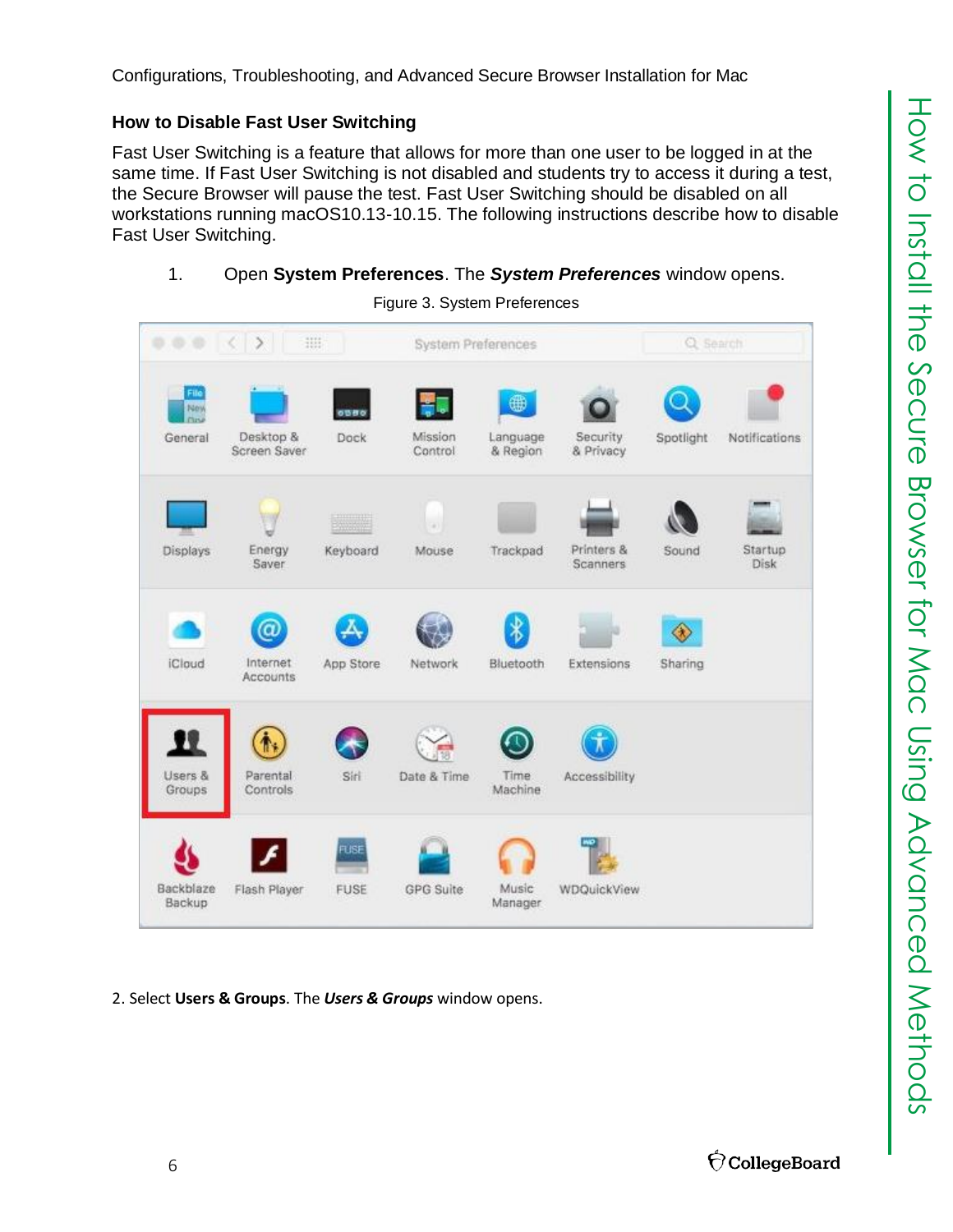| $\bullet\bullet\circ$<br>$\rightarrow$<br>₩                            | <b>Users &amp; Groups</b>                                                                                 | Q Search                       |
|------------------------------------------------------------------------|-----------------------------------------------------------------------------------------------------------|--------------------------------|
| Current User                                                           | Password                                                                                                  | Login Items                    |
| B<br>Admin<br>Other Users<br>Guest User<br>$\Omega$<br>Off             | B                                                                                                         | Change Password                |
| Login Options<br>$\hspace{0.1mm} +$<br>$\hspace{0.1mm}-\hspace{0.1mm}$ | Contacts Card:<br>$\sqrt{\phantom{a}}$ Allow user to administer this computer<br>Enable parental controls | Open<br>Open Parental Controls |
| Click the lock to make changes.                                        |                                                                                                           | $\cdot$                        |

Figure 4. Users & Groups

3. If the padlock in the lower left corner is locked, click it and authenticate with administrator credentials.





- 4. Select **Login Options**. The *Login Options* window opens.
- **5.** Clear the *Show fast user switching menu as* checkbox.

Figure 6. Users & Groups – Login Options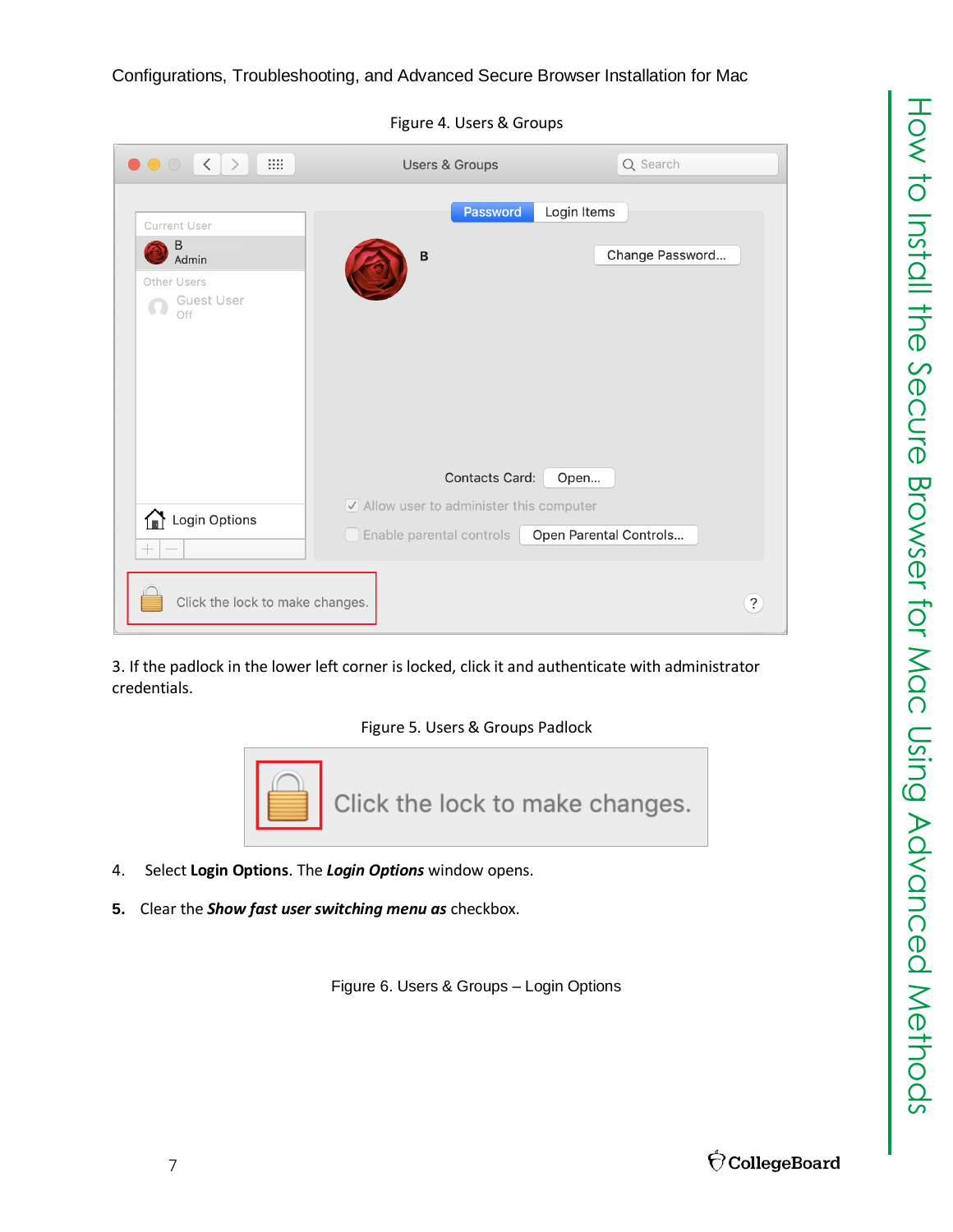# How to Install the Secure Browser for Mac Using Advanced Methods How to Install the Secure Browser for Mac Using Advanced Methods

# Configurations, Troubleshooting, and Advanced Secure Browser Installation for Mac

| ₩<br>$\langle$<br>$\bigcirc$ $\bigcirc$ $\bigcirc$<br>$\rightarrow$          | Q Search<br><b>Users &amp; Groups</b>                                                                                                                                                                                                                                                                                                          |   |
|------------------------------------------------------------------------------|------------------------------------------------------------------------------------------------------------------------------------------------------------------------------------------------------------------------------------------------------------------------------------------------------------------------------------------------|---|
| <b>Current User</b><br>В<br>Admin<br>Other Users<br><b>Guest User</b><br>Off | $\Diamond$<br>Off<br>Automatic login:<br>Display login window as:<br><b>O</b> List of users<br>Name and password<br>Show the Sleep, Restart, and Shut Down buttons<br>$ \mathcal{S} $<br>Show Input menu in login window<br>Show password hints<br>Show fast user switching menu as<br>$\Diamond$<br><b>Full Name</b><br>Accessibility Options |   |
| <b>Login Options</b><br>$^{+}$                                               | <b>Network Account Server:</b><br>Join                                                                                                                                                                                                                                                                                                         |   |
| Click the lock to prevent further changes.                                   |                                                                                                                                                                                                                                                                                                                                                | ? |

**6.** Close the *Users & Groups* window.

# <span id="page-7-0"></span>**How to Install Rosetta 2**

If you are running the Secure Browser on Apple silicon devices, you must first install Rosetta 2.

Rosetta 2 may already be installed on your Apple silicon device if you needed it to run another Intelbased application. If it not already installed, a prompt to install it will appear the first time you launch the Secure Browser.

Rosetta 2 can also be deployed to multiple devices at once through scripting or mobile device management (MDM).

For more information about Rosetta 2, including instructions to install it, please see <https://support.apple.com/en-us/HT211861>.

# <span id="page-7-1"></span>**How to Install the Secure Browser for Mac Using Advanced Methods**

This section contains additional installation instructions for installing the Secure Browser for Mac.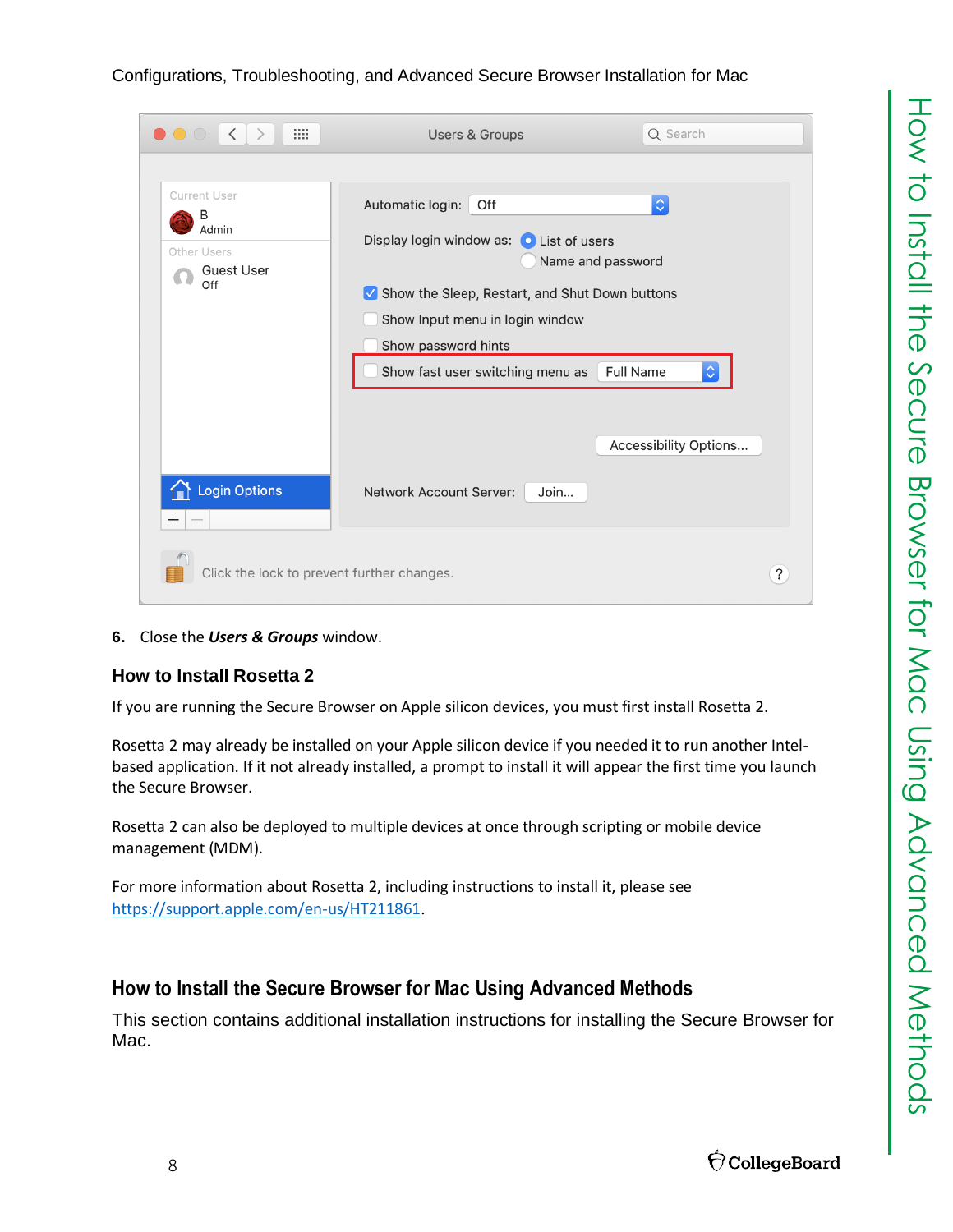# <span id="page-8-0"></span>**How to Clone the Secure Browser Installation to Other Macs**

Depending on your networking and permissions, it may be faster to install the Secure Browser onto a single Mac, take an image of the disk, and copy the image to other Macs.

- **1.** On the computer from where you will clone the installation, install the Secure Browser following the directions on your portal. Be sure to run and then close the Secure Browser after the installation.
- **2.** Clone the image.
- **3.** Deploy the image to the target Macs.

# <span id="page-8-1"></span>**How to Uninstall the Secure Browser on Mac**

To uninstall a Mac Secure Browser, drag its folder to the Trash.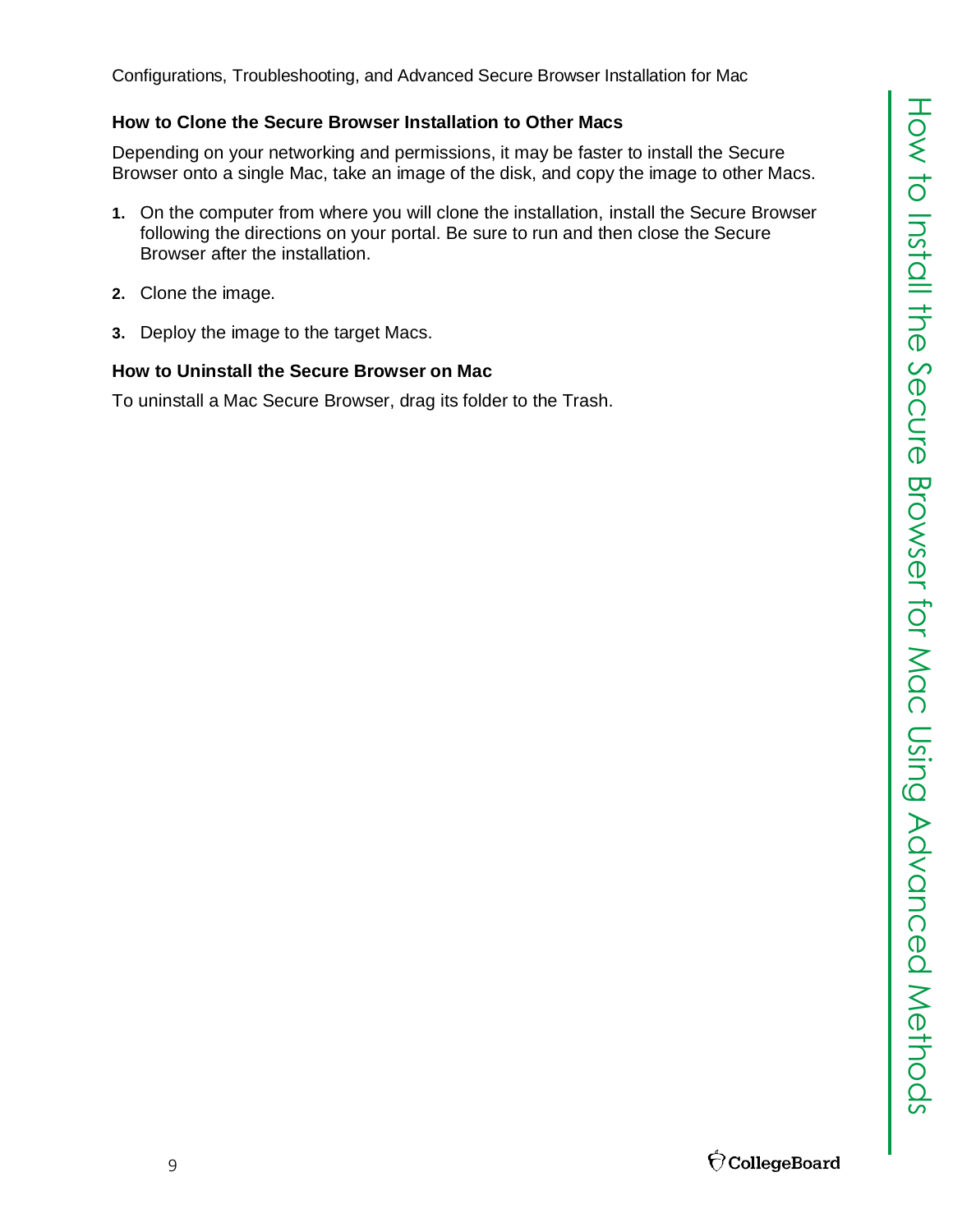# <span id="page-9-0"></span>**How to Troubleshoot Mac Workstations**

This section contains troubleshooting tips for Mac.

# <span id="page-9-1"></span>**How to Reset Secure Browser Profiles on Mac**

If the Help desk advises you to reset the Secure Browser profile, use the instructions in this section.

- **1.** Log on as an admin user or as the user who installed the Secure Browser and close any open Secure Browsers.
- **2.** Start **Finder**.
- **3.** While pressing **Option**, select **Go > Library**. The contents of the Library folder appear.
- **4.** Returning to the Library, open the **Caches** folder, and delete the Secure Browser's folder.
- **5.** Restart the Secure Browser.

# <span id="page-9-2"></span>**How to Navigate to the Tool Menu with the Keyboard Using a Safari Browser**

Students can use any supported public browser for practice tests, and navigate to the Tool menu using standard methods, with the exception of Safari. To access the Tool menu using Safari, enable the "Press tab to highlight each item on a webpage" option in Safari Preferences, as shown below.

NOTE: Students who have text-to-speech (TTS) accommodation enabled for practice tests will need to use the Secure Browser.

- **1.** Open Safari, and from the Safari menu, click **Preferences**.
- **2.** Click **Advanced**.
- **3.** Mark the checkbox **Press tab to highlight each item on a webpage**.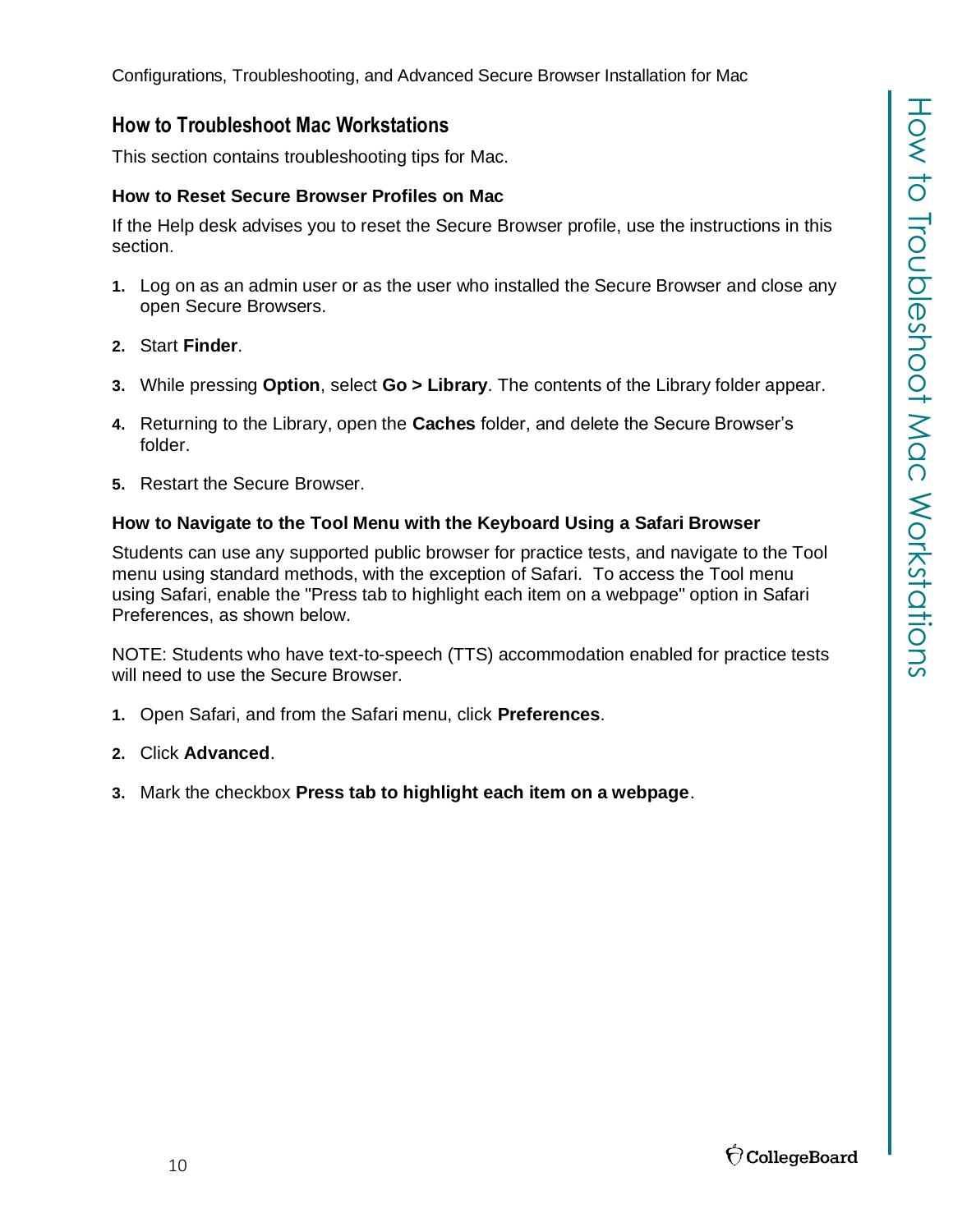|                                                             | Figure 7. Advanced Safari Preferences                                                                                                                                                                        |                |
|-------------------------------------------------------------|--------------------------------------------------------------------------------------------------------------------------------------------------------------------------------------------------------------|----------------|
| Tabs<br>General<br>AutoFit                                  | Advanced<br>Passwords Search Security Privacy Notifications Extensions<br>Advanced                                                                                                                           |                |
| Page Zoom:<br>Accessibility:<br><b>Check this</b><br>option | Smart Search Field: C Show full website address<br>100%<br>ю<br>Never use font sizes smaller than<br>19 37<br>Press Tab to highlight each item on a webpage<br>Option-Tab highlights all items except links. |                |
| Bonjour:                                                    | Include Bonjour in the Bookmarks menu<br>Include Boniour in the Favorites bar.<br>Internet plug-ins: Stop plug-ins to save power                                                                             |                |
| Style sheet:                                                | ю<br>None Selected                                                                                                                                                                                           |                |
| Default encoding:<br>Proxies:                               | Western (ISO Latin 1)<br>Change Settings                                                                                                                                                                     |                |
|                                                             | Show Develop menu in menu bar                                                                                                                                                                                | $\overline{1}$ |

### <span id="page-10-0"></span>**How to Disable Text-to-Speech Keyboard Shortcut**

A feature in macOS 10.12 and later allows users to have any text on the screen read aloud by selecting the text and hitting a preset key or set of keys on the keyboard. By default, this feature is disabled and must remain disabled so as not to compromise test security. This section describes how to toggle this feature.

- **1.** From the Apple menu, select **System Preferences**.
- **2.** Select **Accessibility**.
- **3.** Select **Speech**.
- **4.** To enable this feature, check the **Speak selected text when the key is pressed** checkbox. To disable, deselect the checkbox.

Figure 7. Advanced Safari Preferences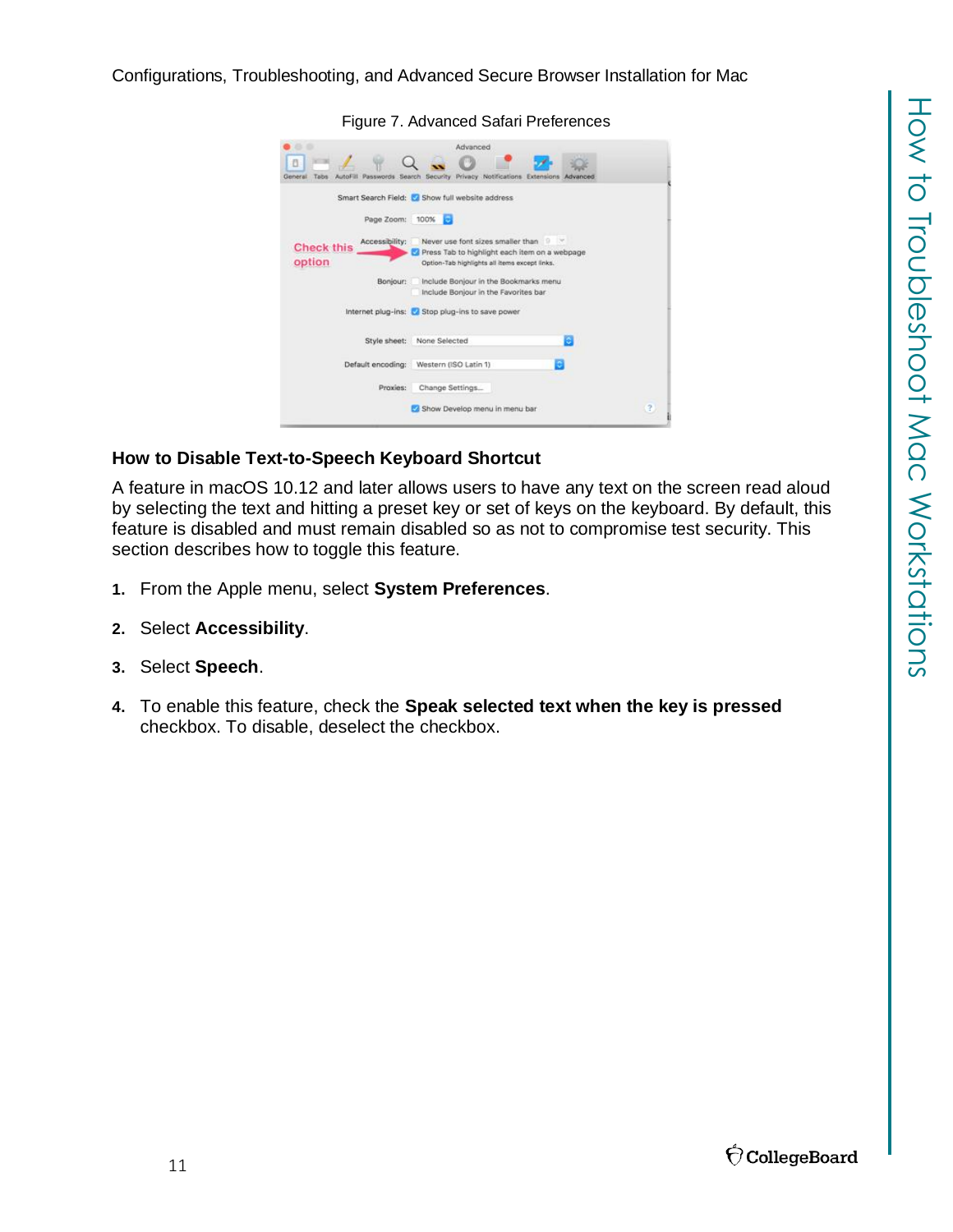# <span id="page-11-0"></span>**How to Configure Networks for Digital Testing**

This section contains additional configurations for your network.

# <span id="page-11-1"></span>**Resources to add to the Allowlist for Digital Testing**

This section presents information about the URLs that CAI provides. Ensure your network's firewalls are open for these URLs. If your testing network includes devices that perform traffic shaping, packet prioritization, or Quality of Service, ensure these URLs have high priority.

# <span id="page-11-2"></span>**URLs for Non-Testing Sites to add to the Allowlist**

Table 1. CAI [and AIR URLs for Non-Testing Sites](#page-11-4)

| <b>System</b>                                                                                              | URL                                                                                    |
|------------------------------------------------------------------------------------------------------------|----------------------------------------------------------------------------------------|
| Portal and Secure Browser<br>installation files                                                            | https://digitaltesting.collegeboard.org/                                               |
| <b>Single Sign-On System</b>                                                                               | https://sso3.cambiumast.com/auth/realms/collegeboard/account                           |
| <b>Test Information Distribution</b><br>Engine                                                             | https://cb.tide.cambiumast.com/                                                        |
| For 2021-2022, users should add<br>both the Cambium and AIR URLs<br>listed in this table to the Allowlist. | https://sso3.airast.org/auth/realms/collegeboard/account<br>https://cb.tide.airast.org |

lists URLs for non-testing sites, such as the Test Information Distribution Engine.

### Table 1. CAI and AIR URLs for Non-Testing Sites

<span id="page-11-4"></span>

| <b>System</b>                                                                                              | URL                                                                                    |
|------------------------------------------------------------------------------------------------------------|----------------------------------------------------------------------------------------|
| Portal and Secure Browser<br>installation files                                                            | https://digitaltesting.collegeboard.org/                                               |
| <b>Single Sign-On System</b>                                                                               | https://sso3.cambiumast.com/auth/realms/collegeboard/account                           |
| <b>Test Information Distribution</b><br>Engine                                                             | https://cb.tide.cambiumast.com/                                                        |
| For 2021-2022, users should add<br>both the Cambium and AIR URLs<br>listed in this table to the Allowlist. | https://sso3.airast.org/auth/realms/collegeboard/account<br>https://cb.tide.airast.org |

**Note:** When you are accessing these sites, please use the Cambium URLs. Only use the AIR URLs when adding them to the Allowlist. More information below.

# <span id="page-11-3"></span>**URLs for TA and Student Testing Sites to add to the Allowlist**

Testing servers and satellites may be added or modified during the school year to ensure an optimal testing experience. As a result, CAI strongly encourages you to add to the Allowlist at the root level. This requires using a wildcard. CAI strongly encourages using

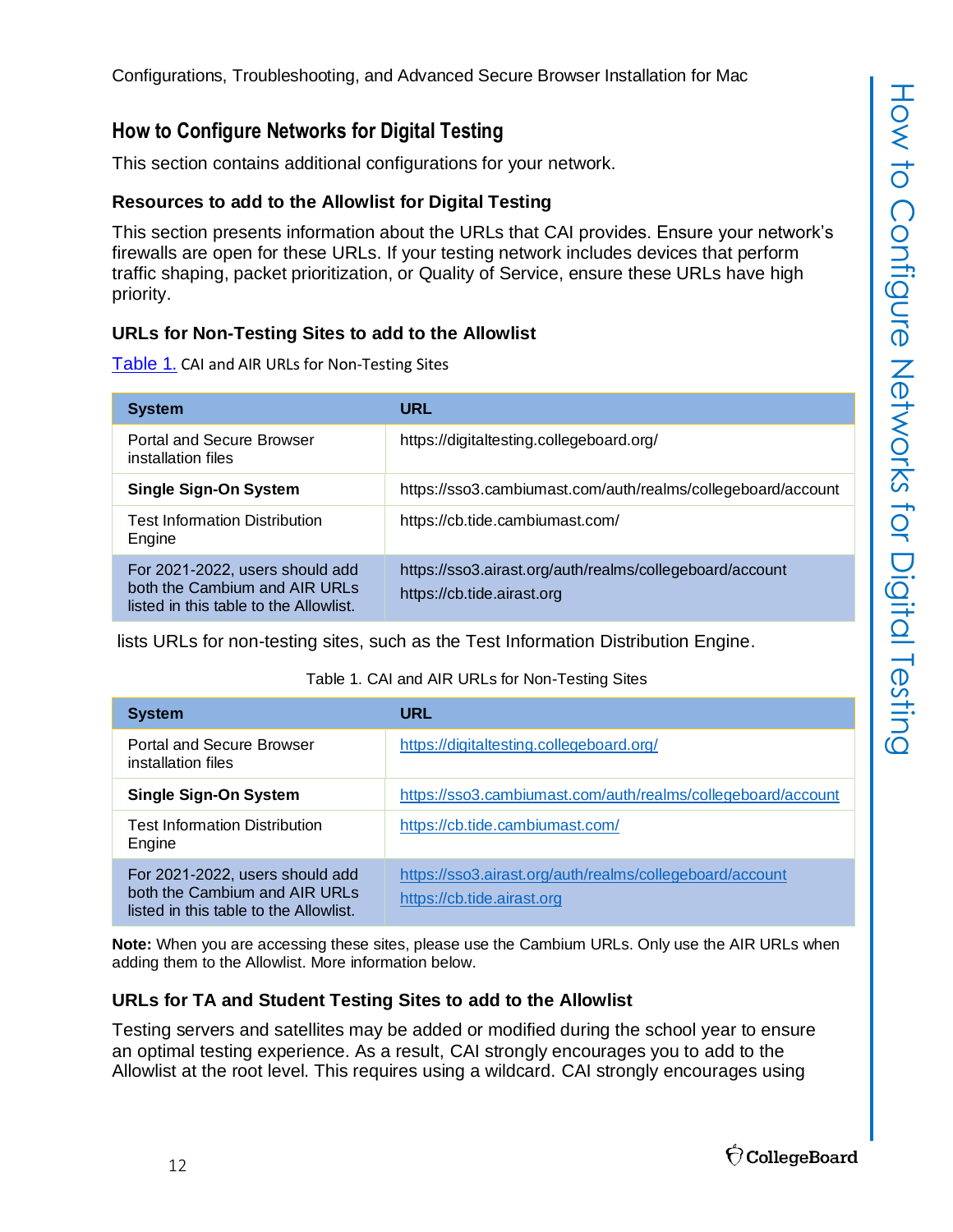wildcards when adding these URLs to your allowlist, as servers may be added or removed from the field without notice.

<span id="page-12-5"></span>

| <b>System</b>                                                                                                                                                                | <b>URL</b>                                                                                                                                                                                |
|------------------------------------------------------------------------------------------------------------------------------------------------------------------------------|-------------------------------------------------------------------------------------------------------------------------------------------------------------------------------------------|
| TA and Student Testing Sites<br>Assessment Viewing Application<br>For 2021-2022, users should add to the<br>Allowlist both the Cambium and AIR URLs<br>listed in this table. | *.cambiumast.com<br>*.tds.cambiumast.com<br>*.cloud1.tds.cambiumast.com<br>*.cloud2.tds.cambiumast.com<br>*.cambiumtds.com<br>*.airast.org<br>*.tds.airast.org<br>*.cloud1.tds.airast.org |
|                                                                                                                                                                              | *.cloud2.tds.airast.org                                                                                                                                                                   |

Table 2. CAI and AIR URLs for Testing Sites

# <span id="page-12-0"></span>**URLs for Online Dictionary and Thesaurus to add to the Allowlist**

Some digital assessments contain an embedded dictionary and thesaurus provided by Merriam-Webster. The Merriam-Webster URLs listed in [Table](#page-12-3) 3 should be added to the Allowlist to ensure that students can use them during testing.

Table 3. CAI URLs for Online Dictionaries and Thesauruses

<span id="page-12-3"></span>

| Domain Name               | <b>IP Address</b> |
|---------------------------|-------------------|
| media.merriam-webster.com | 64 124 231 250    |
| www.dictionaryapi.com     | 64 124 231 250    |

# <span id="page-12-1"></span>**Domains for Email Exchange Server and Single Sign-On System**

CAI systems send emails for password resets and login codes for the single sign-on system from cambiumast.com and from cambiumassessment.com. Add both domains to your allowlist to ensure you receive these emails.

# <span id="page-12-2"></span>**Ports and Protocols Required for Digital Testing**

[Table](#page-12-4) 4 lists the ports and protocols used by the Test Delivery System. Ensure that all content filters, firewalls, and proxy servers are open accordingly.

# Table 4. Ports and Protocols for Test Delivery System

<span id="page-12-4"></span>

| <b>Port/Protocol</b> | <b>Purpose</b>                 |
|----------------------|--------------------------------|
| 80/TCP               | HTTP (initial connection only) |
| 443/TCP              | HTTPS (secure connection)      |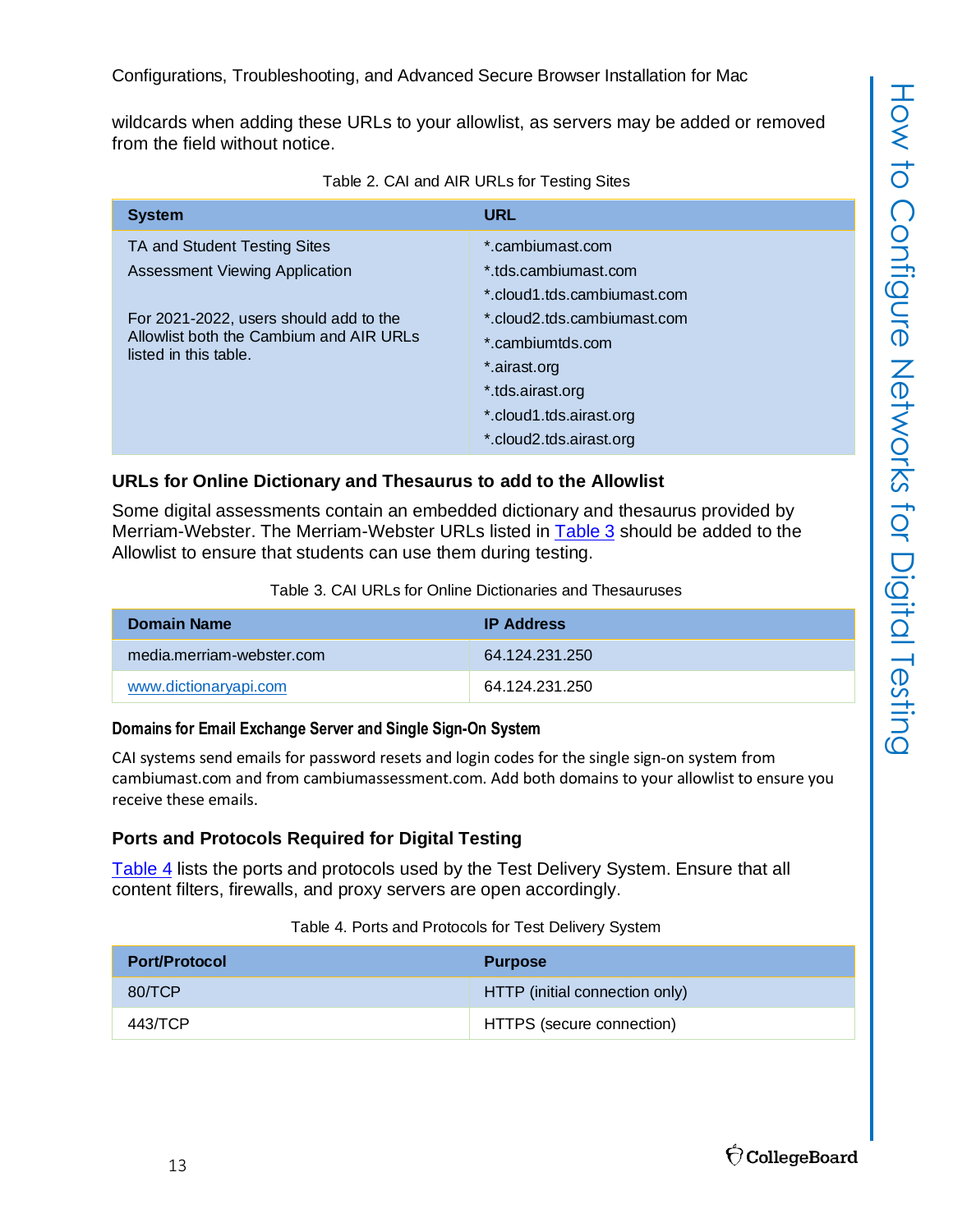## <span id="page-13-0"></span>**How to Configure Filtering Systems**

If the school's filtering system has both internal and external filtering, the URLs for the testing sites (see [Table](#page-12-5) 2) must be added to the Allowlist in both filters. Ensure your filtering system is not configured to perform packet inspection on traffic to CAI servers. Please see your vendor's documentation for specific instructions. Also, be sure to add to the Allowlist these URLs in any multilayer filtering system (such as local and global layers). Ensure all items that handle traffic to \*.tds.cambiumast.com and \*.tds.airast.org have the entire certificate chain and are using the latest TLS 1.2 protocol.

### <span id="page-13-1"></span>**How to Configure for Domain Name Resolution**

Table 1. CAI [and AIR URLs for Non-Testing Sites](#page-11-4)

| <b>System</b>                                                                                              | URL                                                                                    |
|------------------------------------------------------------------------------------------------------------|----------------------------------------------------------------------------------------|
| Portal and Secure Browser<br>installation files                                                            | https://digitaltesting.collegeboard.org/                                               |
| <b>Single Sign-On System</b>                                                                               | https://sso3.cambiumast.com/auth/realms/collegeboard/account                           |
| <b>Test Information Distribution</b><br>Engine                                                             | https://cb.tide.cambiumast.com/                                                        |
| For 2020-2021, users should add<br>both the Cambium and AIR URLs<br>listed in this table to the Allowlist. | https://sso3.airast.org/auth/realms/collegeboard/account<br>https://cb.tide.airast.org |

and [Table](#page-12-5) 2 list the domain names for CAI's testing and non-testing applications. Ensure the testing machines have access to a server that can resolve those names.

### <span id="page-13-2"></span>**How to Configure Network Settings for Digital Testing**

Local Area Network (LAN) settings on testing machines should be set to automatically detect network settings.

- **1.** Open **System Preferences**.
- **2.** Open **Network**.
- **3.** Select **Ethernet** for wired connections or **WiFi** for wireless connections.
- **4.** Click **Advanced**.
- **5.** Click **Proxies** tab.
- **6.** Click **Auto Proxy Discovery** checkbox.
- **7.** Click **OK** to close window.
- **8.** Click **Apply** to close **Network** window.
- **9.** Close **System Preferences**.

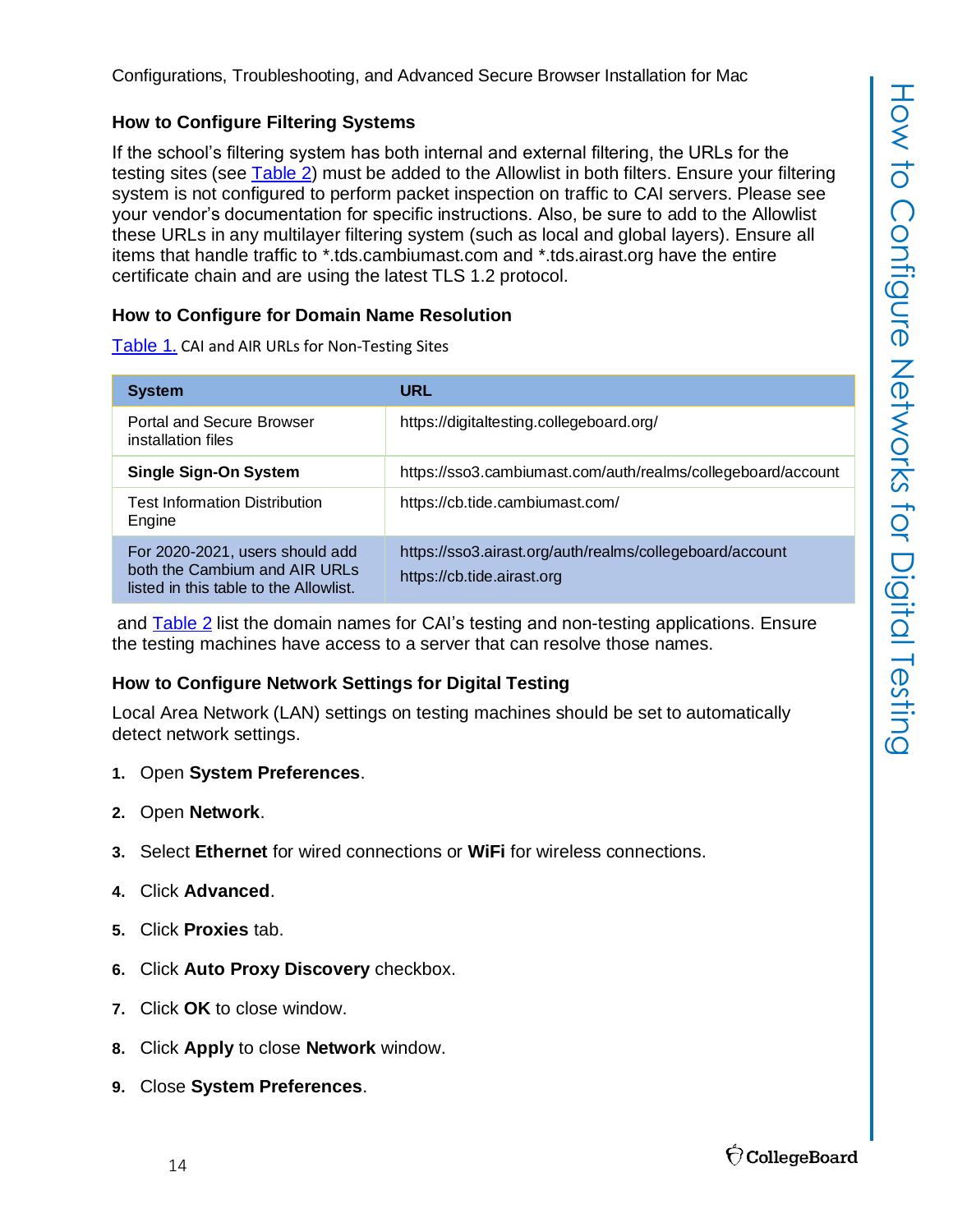# <span id="page-14-0"></span>**How to Configure the Secure Browser for Proxy Servers**

By default, the Secure Browser attempts to detect the settings for your network's web proxy server. However, users of web proxies should execute a proxy command once from the command prompt. This command does not need to be added to the Secure Browser shortcut. [Table](#page-14-1) 5 lists the form of the command for different settings and operating systems. To execute these commands from the command line, change to the directory containing the Secure Browser's executable file.

**Note: Domain names in commands** The commands in [Table](#page-14-1) 5 use the domain proxy.com. When configuring for a proxy server, use your actual proxy server hostname.

<span id="page-14-1"></span>

| <b>Description</b>                                                                                                        | <b>System</b> | <b>Command</b>                                                                                         |
|---------------------------------------------------------------------------------------------------------------------------|---------------|--------------------------------------------------------------------------------------------------------|
| Use the<br>browser<br>without any<br>proxy                                                                                | Mac           | ./XXSecureBrowser -proxy 0<br>aHR0cHM6Ly9jYi50ZHMuY2FtYml1bWFzdC5jb20vc3R1ZGVudA==                     |
| Set the proxy<br>for HTTP<br>requests only                                                                                | Mac           | ./XXSecureBrowser -proxy 1:http:proxy.com:8080<br>aHR0cHM6Ly9jYi50ZHMuY2FtYml1bWFzdC5jb20vc3R1ZGVudA== |
| Set the proxy<br>for all<br>protocols to<br>mimic the<br>"Use this<br>proxy server<br>for all<br>protocols" of<br>Firefox | Mac           | ./XXSecureBrowser -proxy 1:*:proxy.com:8080<br>aHR0cHM6Ly9jYi50ZHMuY2FtYml1bWFzdC5jb20vc3R1ZGVudA==    |
| Specify the<br>URL of the<br><b>PAC</b> file                                                                              | Mac           | ./XXSecureBrowser -proxy 2:proxy.com<br>aHR0cHM6Ly9jYi50ZHMuY2FtYml1bWFzdC5jb20vc3R1ZGVudA==           |
| Auto-detect<br>proxy<br>settings                                                                                          | Mac           | ./XXSecureBrowser -proxy 4<br>aHR0cHM6Ly9jYi50ZHMuY2FtYml1bWFzdC5jb20vc3R1ZGVudA==                     |
| Use the<br>system proxy<br>setting<br>(default)                                                                           | Mac           | ./XXSecureBrowser -proxy 5 Encoded Test Site URL                                                       |

Table 5. Specifying proxy settings using the command line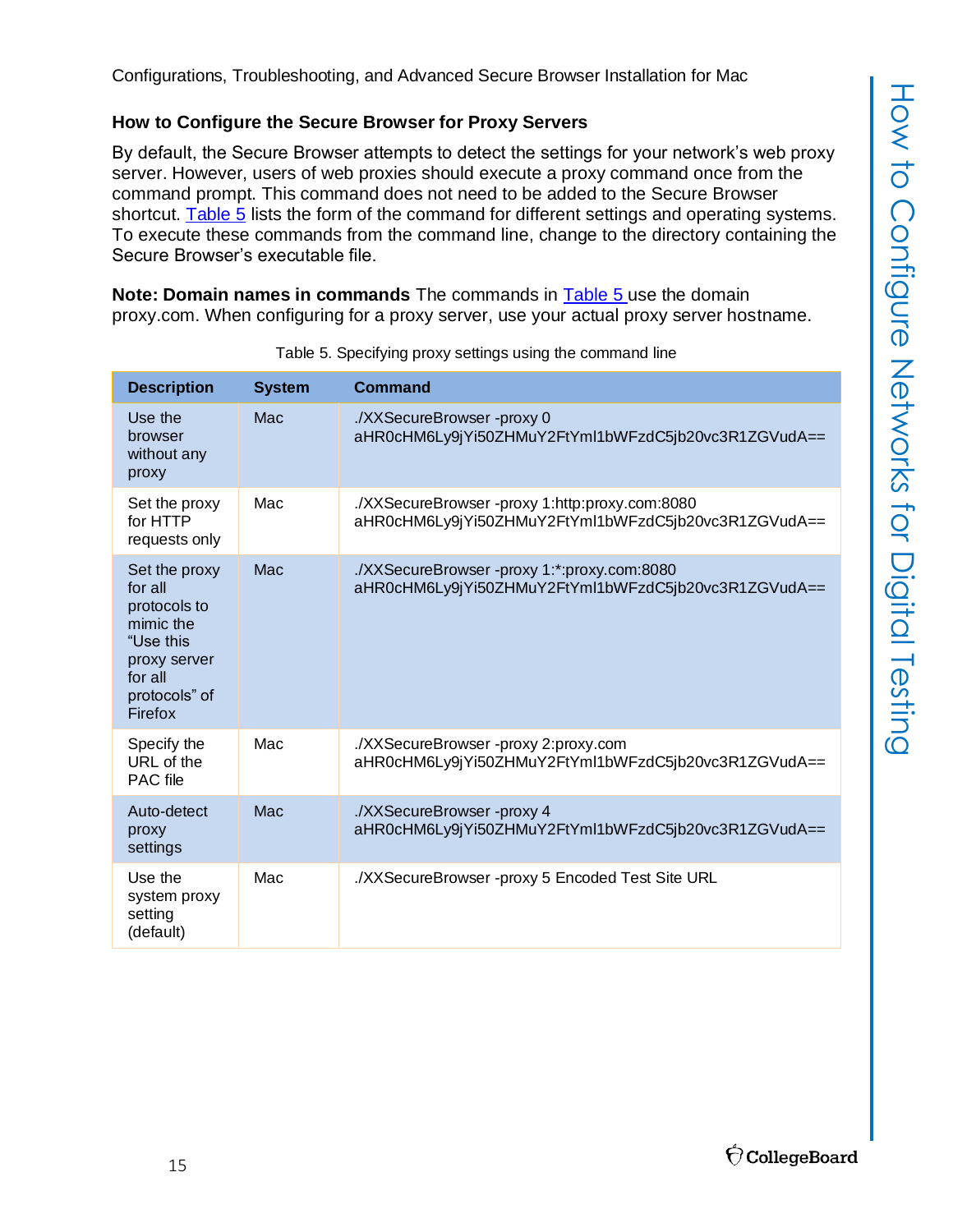# <span id="page-15-0"></span>**Customer Service and Support**

If this document does not answer your questions, please contact the College Board.

# **College Board School Day Customer Service**

**Phone**: 855-373-6387

Follow the prompts for digital testing and listen to the options for your area of concern. Support options include the following:

- General College Board assessments questions and policies
- Technical support with CAIs digital testing systems, such as TIDE or TA Interface

**Email**: [schooldayassessments@collegeboard.org](mailto:schooldayassessments@collegeboard.org)

If you are calling for technical support, you will be asked to provide as much detail as possible about the issues you encountered.

Include the following information:

- Test coordinator name and IT/network contact person and contact information
- Registration numbers of affected students. Do not provide any other student information as doing so may violate FERPA policies.
- Test Session ID for the affected student tests
- Operating system and browser version information
- Any error messages and codes that appeared, if applicable
- Information about your network configuration:
	- o Secure browser installation (to individual machines or network)
	- o Wired or wireless Internet network setup